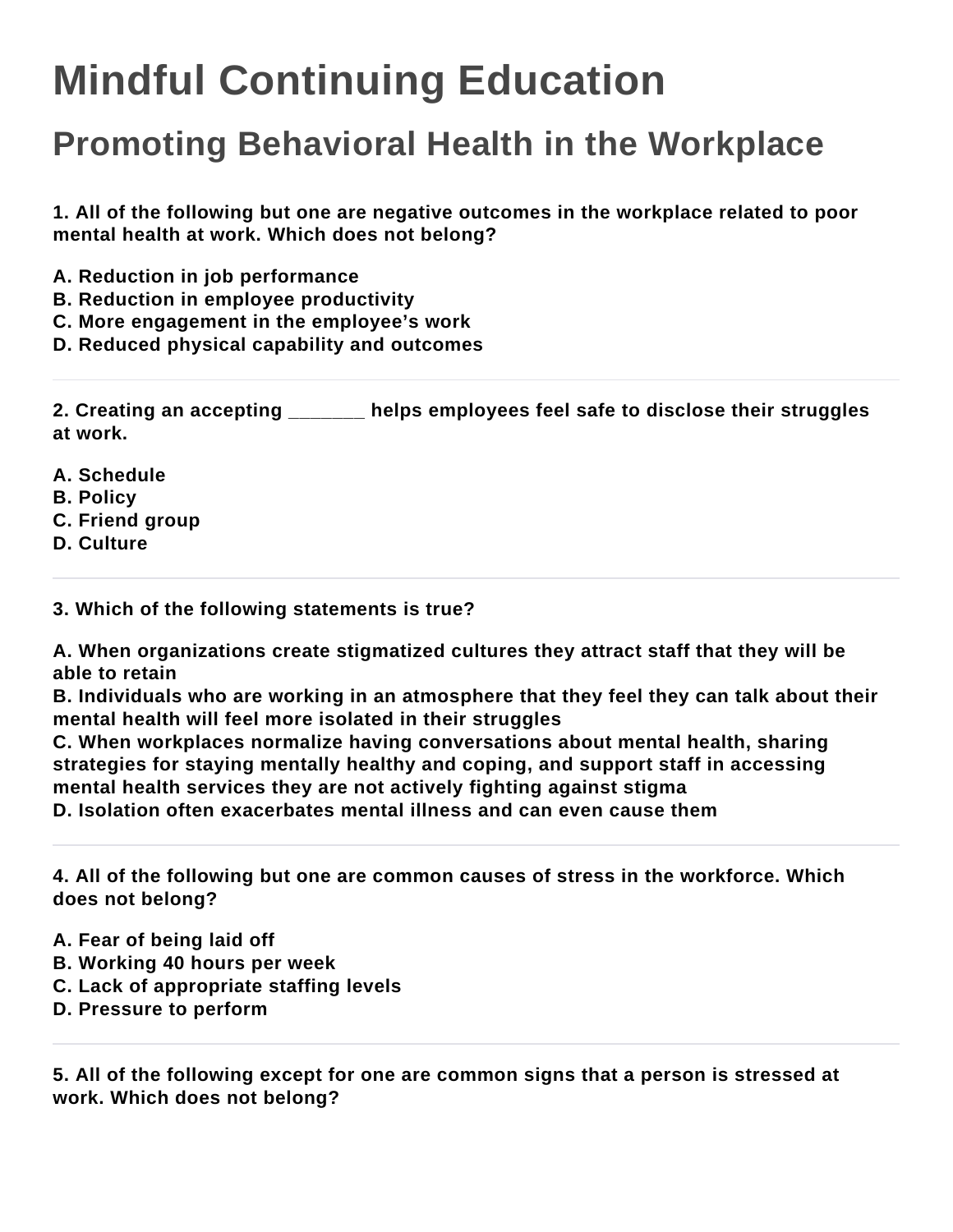- **A. Looking forward to leaving at the end of the day**
- **B. Stomach issues**
- **C. Problems falling asleep or staying asleep**
- **D. Social isolation and withdrawal**
- **6. Who does stress affect at work?**
- **A. Managers**
- **B. Line Workers**
- **C. Quality assurance managers**
- **D. Everyone**

**7. Which group of people had the highest likelihood of substance use increasing during the Covid-19 pandemic?**

- **A. African Americans**
- **B. Latinos**
- **C. Essential workers**
- **D. Caucasians**

**8. Which of the following is not a true statement about the difference between stress and mental health disorders such as anxiety?**

**A. Stress is generally not warranted and does not make sense given external environments that prompt it whereas anxiety and other mental health disorders do not always fit the facts of a situation but still exists regardless of the calmness or lack of external stressors present**

**B. Stress is generally manageable whereas mental health disorders can often result in profound inabilities to function as before**

**C. People under stress experience mental and physical health symptoms but the trigger are often short-term whereas people with anxiety, for example, will have persistent and excessive symptoms that do not go away when the stressor goes away**

**D. Stress is a mostly external experience where individuals are triggered by something or someone they interact within the outside world whereas anxiety and other mental illnesses are caused by internal struggles in many cases**

**9. All of the following but one are ways to notice that an employee's health may be poor. Which does not belong?**

- **A. Calling in sick often**
- **B. Being socially invested in others**
- **C. Having frequent changes in personality**
- **D. Poor organizational skills**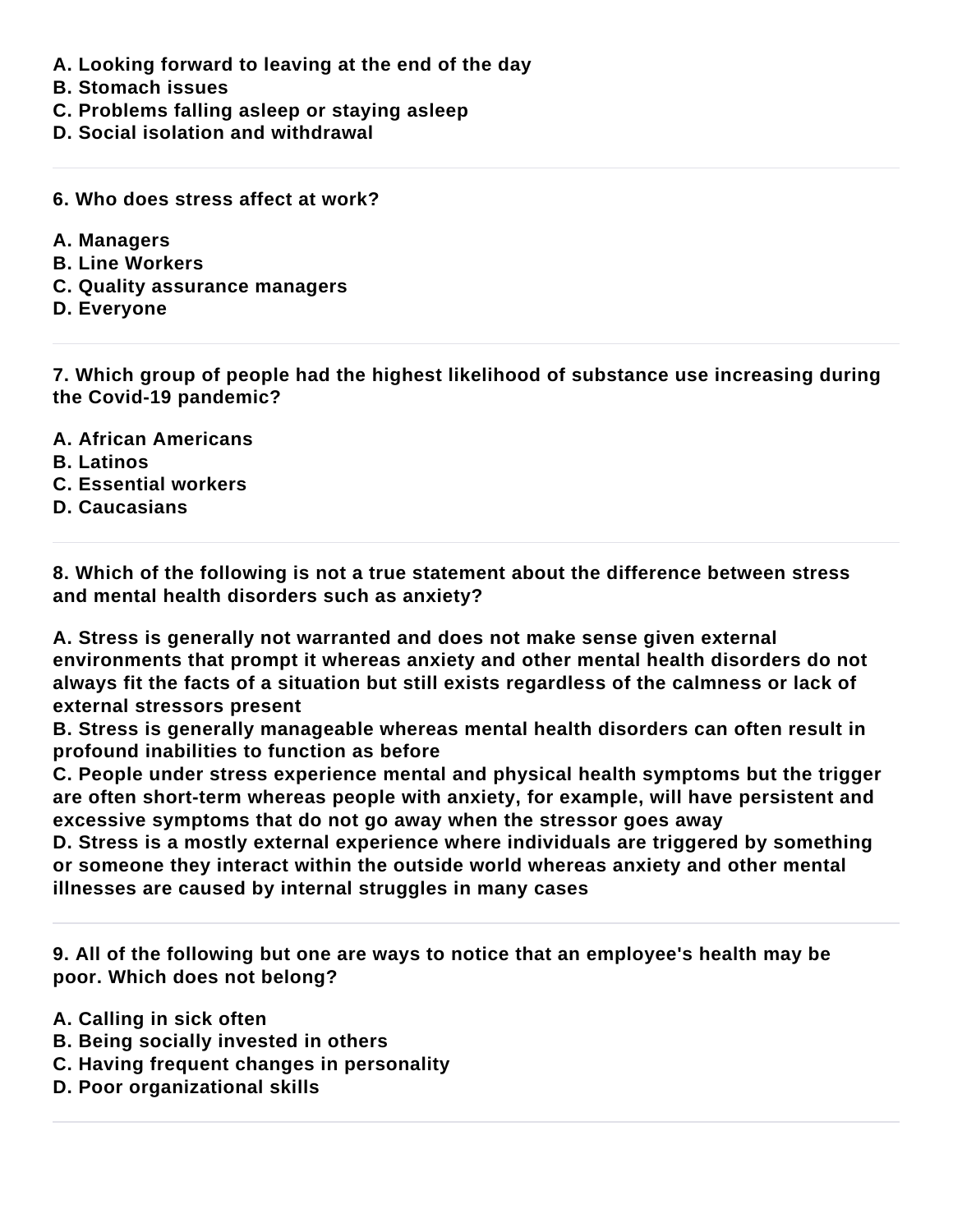**10. What is the definition of compassion fatigue?**

**A. Changes in a person's conscience and values resulting from an act of perceived moral transgression, which produces profound emotional guilt and shame B. Compassion fatigue is the ability to effectively care for others or have compassion for others.**

**C. Compassion fatigue is the inability to effectively care for others or have compassion for others because the individual is completely exhausted by doing so**

**D. Feeling exhausted by others**

**11. Compassion fatigue may likely result in all but one - which does not belong?**

- **A. Anger**
- **B. Confusion**
- **C. Headaches**
- **D. Psychosis**

**12. Which of the following statements is true?**

**A. Offering an Employee Assistance Program does not save costs for an employer B. Modeling appropriate and healthy beahviors makes no difference to the health of employees at work**

**C. Employee Assistance Programs are only for employees**

**D. Employee Assistance Programs must be in compliance with legal requirements**

**13. Which of the following is a common tool used to measure stress by medical professionals/mental health professionals?**

**A. PHQ-9 B. Patient Stress Survey C. GAD - 7 D. Wellness Wheel**

**14. All of the following are tasks that community leaders and businesses can do to help ensure health at work and mental health at work. Which does not belong?**

**A. Identify stress management programs through local schools, community centers, recreation agencies, public health departments, and other areas and ensure that individuals know how to enroll/access/attend**

**B. Make sure that individuals have been properly referred to their programs before giivng access to supports.**

**C. Support programs in the community that reduce risk by ensuring that housing is affordable, food is accessible to all, there are safe opportunities for exercise and play, there are tools for managing and promoting financial health, and there are programs to**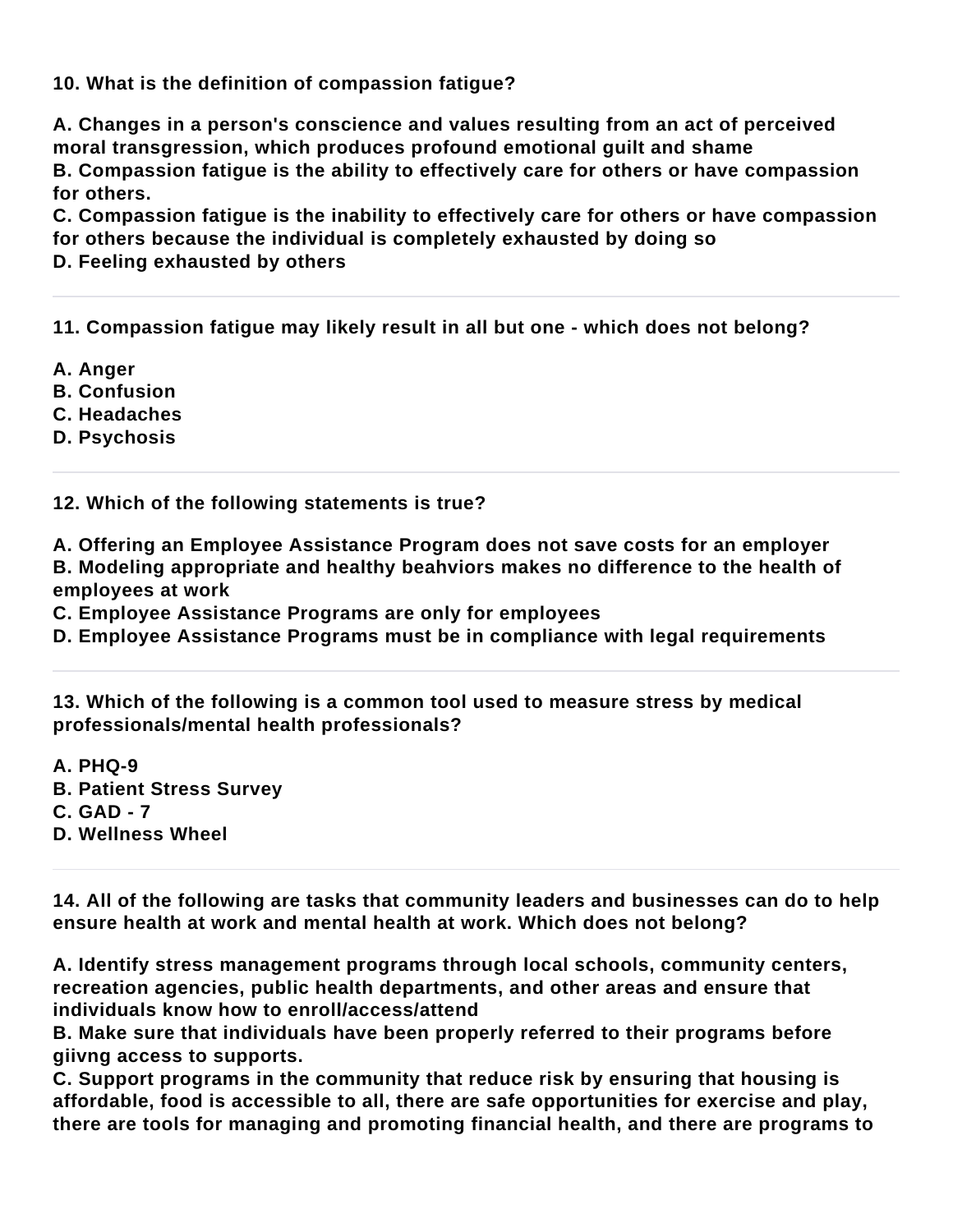**reduce substance use/domestic violence/other forms of violence D. Develop systems that employees and other professionals can use for self-referring to community programs that will support their mental health and stress**

**15. Who of the following individuals does not have a responsibility for employee mental health?**

- **A. Mangers**
- **B. Human Resources**
- **C. Employees**
- **D. None of the above**

**16. Which of the following is a common way for individuals to return to work after an extended absense for mental health?**

- **A. In phases**
- **B. By returning as soon as possible**
- **C. By staying remote indefinitely**
- **D. Not returning to work and accessing disability**

**17. How is a disability defined under the Americans with Disabilities Act?**

**A. A physical or mental impairment that substantially limits two or more major life activities"**

- **B. A physical or mental impairment that substantially makes it difficult to work**
- **C. A physical or mental impairment that requires support to work**
- **D. A physical impairment that substantially limits one or more major life activities"**

**18. All of the following but one are common accomodations that an HR representative might recommend for someone with a mental health disorder at work. Which does not belong?**

- **A. Telecommuting**
- **B. Increasing the natural lighting**
- **C. A service animal**
- **D. Software**

**19. When there is discrimination against an individual at work because of mental health issues, all of the following but one should be done. Which does not belong?**

**A. Encourage staff to report any discrimination that they see**

**B. Provide a clear process for staff to navigate through, with support, when they are being discriminated against**